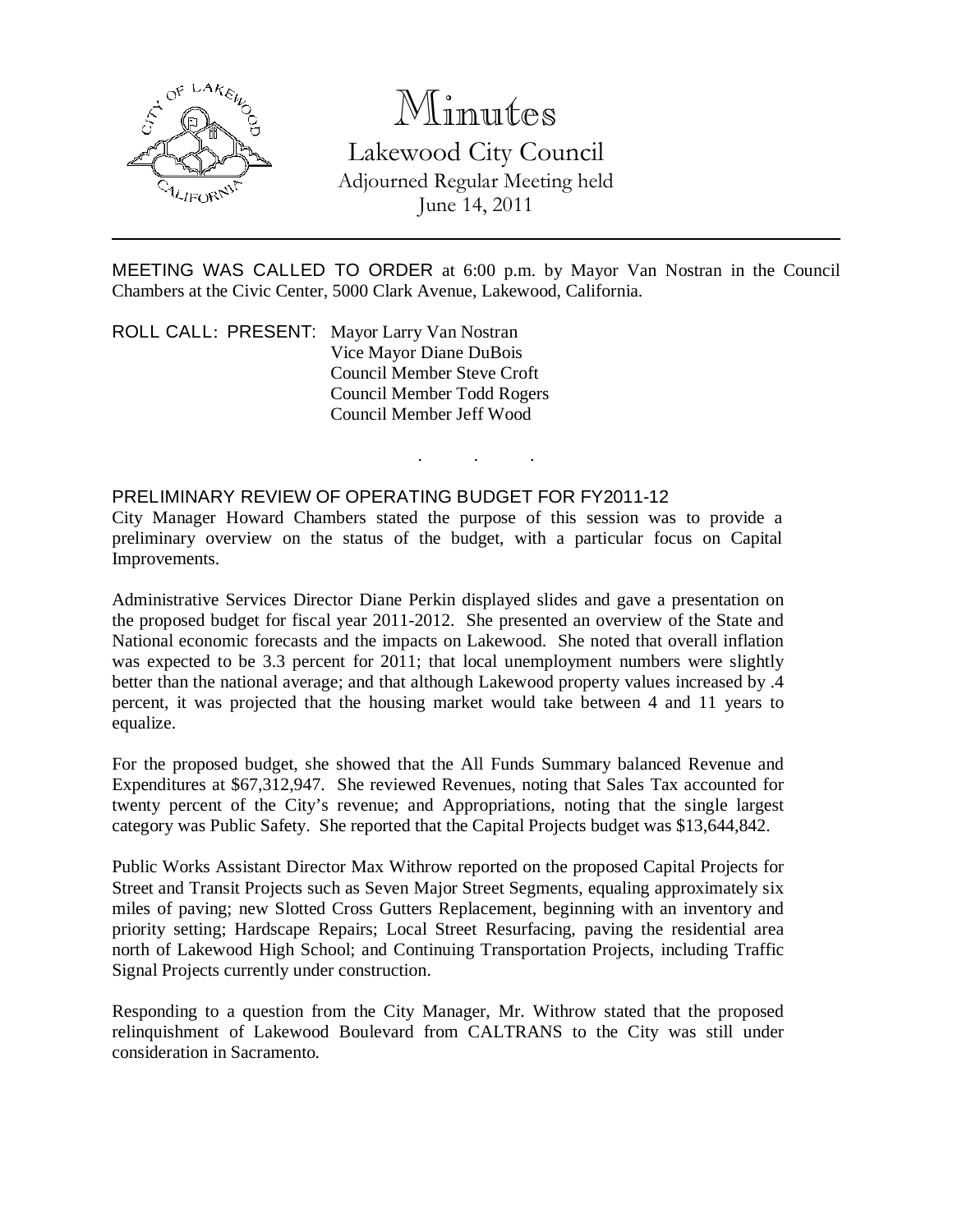City Council Minutes June 14, 2011 Page 2

PRELIMINARY REVIEW OF OPERATING BUDGET FOR FY2011-12 - Continued Senior Project Manager June Anderson presented the Parks and Facilities Projects. She briefly reviewed The Centre Refurbishments, including first floor restrooms, catering office and exterior landscaping; Park Hardscape Program proposed for Bolivar Park; Mayfair Pool Project; Roof Replacements for the Biscailuz Activity Building, Youth Center and Nye Library; Nixon Yard Improvements, including reroofing and painting the warehouse building; Arbor Yard Improvements, including flooring replacement and exterior painting; Bloomfield Park Project, including a new picnic shelter and play area; and several small Park Project and HVAC Projects.

Recreation and Community Services Director Lisa Litzinger stated that planning for the Park Facility Improvements was a team concept involving every level of staff in the team and a collaborative effort between the Recreation and Community Services and Public Works Departments. She used the example of the Del Valle hardscape project, where the Public Works staff completed the hardscape repairs and the RCS staff put in the new landscaping.

Responding to a question from Mayor Van Nostran, Ms. Anderson stated that the liner for the pool at Mayfair Park was coming to the end of the useful life, and funding had been included in the proposed budget for a feasibility study to determine the best approach to refurbish the pool.

Water Resources Director Jim Glancy presented the Water Resources Projects, including a Treatment Facility for Well #22; ongoing Water Main Replacement; a Conservation Demo Garden, to be located near the Home Depot on Clark Avenue; SCADA System Upgrade; and Arbor Yard Solar Array, which would power the water offices and operations building, and the print shop.

There were two Supplemental Projects proposed for City Council consideration. A potential site for a dog park had been identified at the southeast corner of Studebaker Road and Del Amo Boulevard, which could be made available through a license agreement with Southern California Edison. Should approval be received from SCE, staff proposed that the project, tentatively named K-9 Korner, proceed with the preparation of construction plans and a cost estimate.

In response to a question from Mayor Van Nostran, Ms. Litzinger and Ms. Anderson stated that in surveying other cities with existing dog park facilities, they had learned that turf was too difficult and expensive to maintain and were studying other potential ground cover materials such as rubberized mulch and decomposed granite.

Council Member Rogers determined from Ms. Litzinger that the design phase would require about six months.

The other Supplemental Project was the purchase of a Mobile Outdoor Stage for use at events such as Concerts in the Park, the Pan American Fiesta, Patriot Day and the Civic Center Block Party. Ms. Litzinger noted that the City-owned stage had been retired in 2010 after more than 30 years of service and that the stage currently used for City events was rented from another city. She stated that a City-owned stage that was easy to set up could be utilized for other City events.